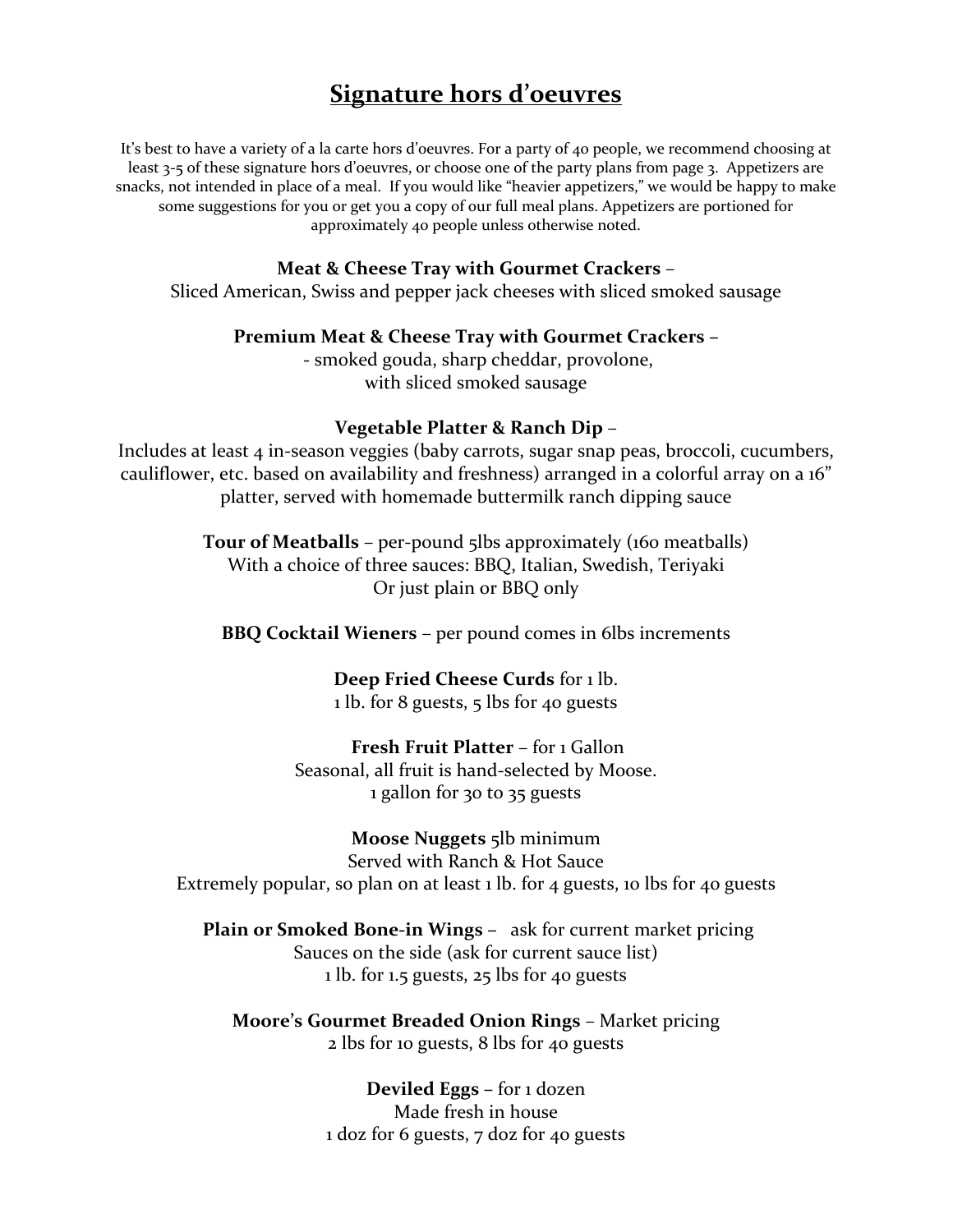# **Shrimp Cocktail** – Market Price for 5 lbs

1 lb. for 4 guests, 10 lbs for 40 guests

**Grilled Salmon** – Market Price~ Served with crackers 1 Salmon for 20 guests, 2 Salmon for 40 guests

### **Spinach Artichoke Dip with Pita Chips** –

#### **Buffalo Chicken Dip with Pita Chips** –

#### **Traditional Taco Dip with Tortilla Chips and Salsa** –

Our long-time favorite recipe with a seasoned cottage cheese base topped with shredded lettuce, cheddar cheese, tomatoes, jalapeños, and black olives, served on a 16" platter

#### **Seven-Layer Taco Dip with Tortilla Chips** –

Another party favorites! Layers of seasoned refried beans, house special sour cream, salsa, shredded lettuce, shredded cheddar cheese, black olives, diced tomatoes, and chives Served on a 16" platter with tortilla chips on the side

### **Hummus and Pita Chips** –

#### **Crab Platter** –

Imitation crab mixed with Cream Cheese, and topped with Cocktail Sauce Served on a 16" platter

### **Cocktail-Style Sandwiches**

on a 3" bun (white or wheat) served on a platter with condiments, 2 dozen minimum 1 dozen for 8 guests, 5 dozen for 40 guests

# **Hot Beef – Smoked-in-House Pulled Pork** – **Cheesy Turkey Sandwiches** –